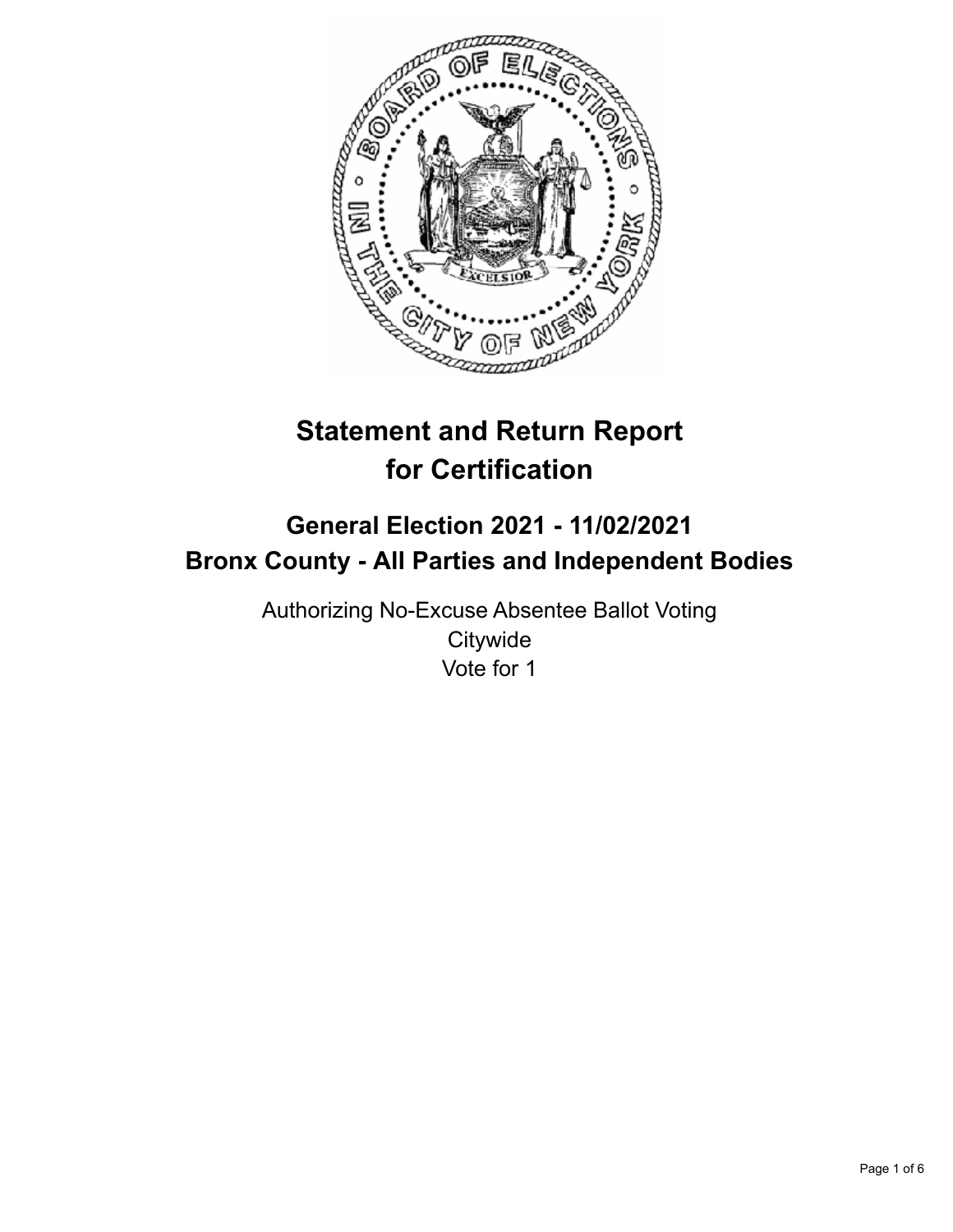

| PUBLIC COUNTER                                           | 9,094 |
|----------------------------------------------------------|-------|
| MANUALLY COUNTED EMERGENCY                               | 0     |
| ABSENTEE / MILITARY                                      | 567   |
| AFFIDAVIT                                                | 68    |
| <b>Total Ballots</b>                                     | 9,729 |
| Less - Inapplicable Federal/Special Presidential Ballots | 0     |
| <b>Total Applicable Ballots</b>                          | 9,729 |
| <b>YES</b>                                               | 3,814 |
| <b>NO</b>                                                | 2,685 |
| <b>Total Votes</b>                                       | 6,499 |
| Unrecorded                                               | 3.230 |

## **Assembly District 78**

| <b>PUBLIC COUNTER</b>                                    | 6,974    |
|----------------------------------------------------------|----------|
| <b>MANUALLY COUNTED EMERGENCY</b>                        | 0        |
| ABSENTEE / MILITARY                                      | 507      |
| AFFIDAVIT                                                | 63       |
| <b>Total Ballots</b>                                     | 7,544    |
| Less - Inapplicable Federal/Special Presidential Ballots | $\Omega$ |
| <b>Total Applicable Ballots</b>                          | 7,544    |
| <b>YES</b>                                               | 3,134    |
| NO.                                                      | 2,173    |
| <b>Total Votes</b>                                       | 5,307    |
| Unrecorded                                               | 2,237    |

| <b>PUBLIC COUNTER</b>                                    | 10,252   |
|----------------------------------------------------------|----------|
| <b>MANUALLY COUNTED EMERGENCY</b>                        | $\Omega$ |
| ABSENTEE / MILITARY                                      | 611      |
| <b>AFFIDAVIT</b>                                         | 49       |
| <b>Total Ballots</b>                                     | 10,912   |
| Less - Inapplicable Federal/Special Presidential Ballots | 0        |
| <b>Total Applicable Ballots</b>                          | 10,912   |
| <b>YES</b>                                               | 4,397    |
| <b>NO</b>                                                | 3,151    |
| <b>Total Votes</b>                                       | 7,548    |
| Unrecorded                                               | 3.364    |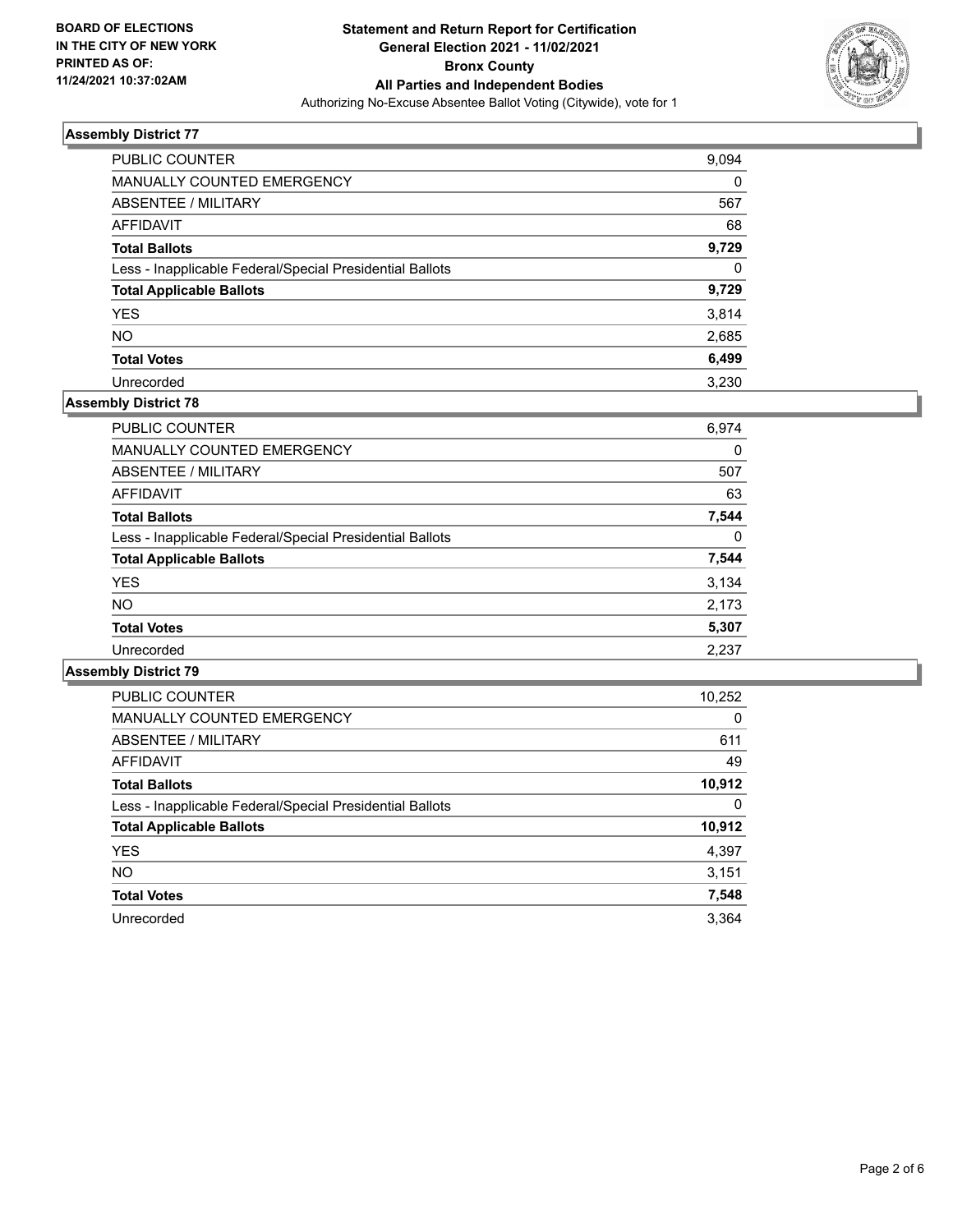

| <b>PUBLIC COUNTER</b>                                    | 10,798   |
|----------------------------------------------------------|----------|
| MANUALLY COUNTED EMERGENCY                               | 0        |
| ABSENTEE / MILITARY                                      | 777      |
| AFFIDAVIT                                                | 59       |
| <b>Total Ballots</b>                                     | 11,634   |
| Less - Inapplicable Federal/Special Presidential Ballots | $\Omega$ |
| <b>Total Applicable Ballots</b>                          | 11,634   |
| <b>YES</b>                                               | 4,733    |
| <b>NO</b>                                                | 4,273    |
| <b>Total Votes</b>                                       | 9,006    |
| Unrecorded                                               | 2.628    |

## **Assembly District 81**

| PUBLIC COUNTER                                           | 16,245 |
|----------------------------------------------------------|--------|
| <b>MANUALLY COUNTED EMERGENCY</b>                        | 0      |
| ABSENTEE / MILITARY                                      | 2,237  |
| AFFIDAVIT                                                | 97     |
| <b>Total Ballots</b>                                     | 18,579 |
| Less - Inapplicable Federal/Special Presidential Ballots | 0      |
| <b>Total Applicable Ballots</b>                          | 18,579 |
| <b>YES</b>                                               | 10,029 |
| NO.                                                      | 5,823  |
| <b>Total Votes</b>                                       | 15,852 |
| Unrecorded                                               | 2.727  |

| <b>PUBLIC COUNTER</b>                                    | 19,375   |
|----------------------------------------------------------|----------|
| <b>MANUALLY COUNTED EMERGENCY</b>                        | $\Omega$ |
| ABSENTEE / MILITARY                                      | 1,323    |
| <b>AFFIDAVIT</b>                                         | 101      |
| <b>Total Ballots</b>                                     | 20,799   |
| Less - Inapplicable Federal/Special Presidential Ballots | 0        |
| <b>Total Applicable Ballots</b>                          | 20,799   |
| <b>YES</b>                                               | 8,019    |
| NO.                                                      | 9,420    |
| <b>Total Votes</b>                                       | 17,439   |
| Unrecorded                                               | 3.360    |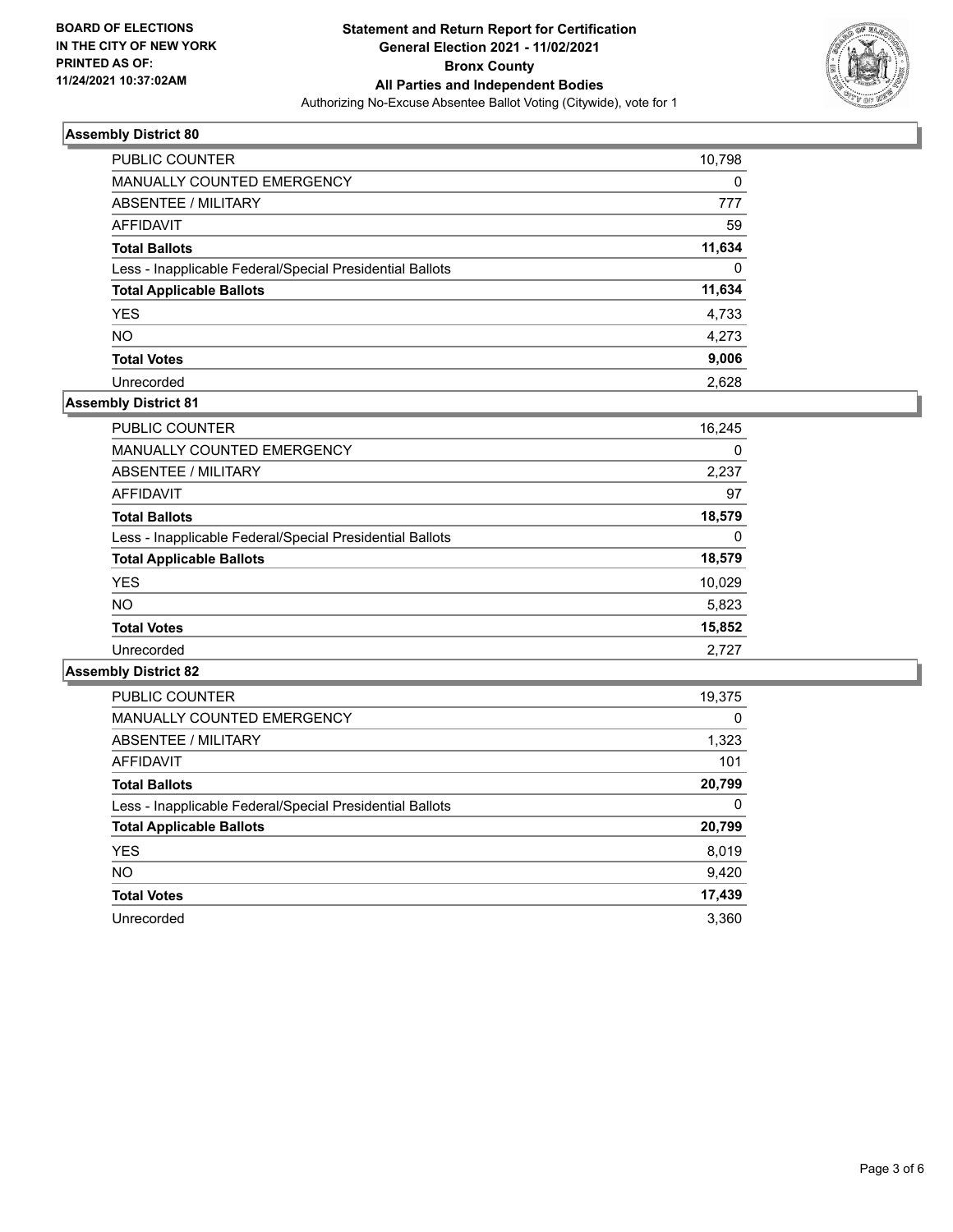

| PUBLIC COUNTER                                           | 12,760   |
|----------------------------------------------------------|----------|
| <b>MANUALLY COUNTED EMERGENCY</b>                        | 0        |
| ABSENTEE / MILITARY                                      | 759      |
| AFFIDAVIT                                                | 68       |
| <b>Total Ballots</b>                                     | 13,587   |
| Less - Inapplicable Federal/Special Presidential Ballots | $\Omega$ |
| <b>Total Applicable Ballots</b>                          | 13,587   |
| <b>YES</b>                                               | 5,908    |
| <b>NO</b>                                                | 4,192    |
| <b>Total Votes</b>                                       | 10,100   |
| Unrecorded                                               | 3.487    |

## **Assembly District 84**

| 8,679 |
|-------|
| 0     |
| 400   |
| 56    |
| 9,135 |
| 0     |
| 9,135 |
| 3,573 |
| 2,371 |
| 5,944 |
| 3,191 |
|       |

| <b>PUBLIC COUNTER</b>                                    | 8,893    |
|----------------------------------------------------------|----------|
| <b>MANUALLY COUNTED EMERGENCY</b>                        | $\Omega$ |
| ABSENTEE / MILITARY                                      | 520      |
| AFFIDAVIT                                                | 48       |
| <b>Total Ballots</b>                                     | 9,461    |
| Less - Inapplicable Federal/Special Presidential Ballots | 0        |
| <b>Total Applicable Ballots</b>                          | 9,461    |
| <b>YES</b>                                               | 3,733    |
| <b>NO</b>                                                | 2,811    |
| <b>Total Votes</b>                                       | 6,544    |
| Unrecorded                                               | 2.917    |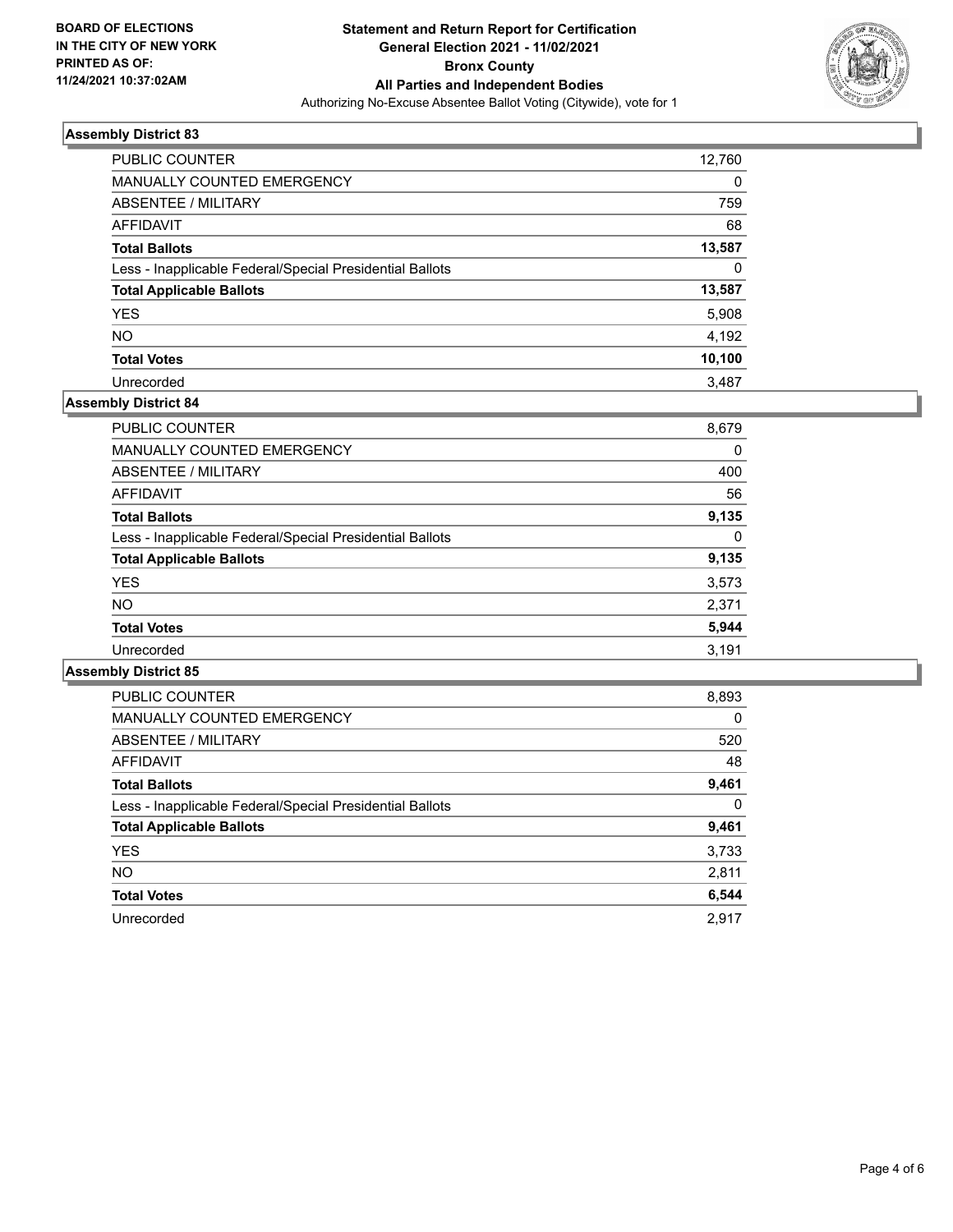

| PUBLIC COUNTER                                           | 7,453    |
|----------------------------------------------------------|----------|
| <b>MANUALLY COUNTED EMERGENCY</b>                        | 0        |
| ABSENTEE / MILITARY                                      | 552      |
| AFFIDAVIT                                                | 40       |
| <b>Total Ballots</b>                                     | 8,045    |
| Less - Inapplicable Federal/Special Presidential Ballots | $\Omega$ |
| <b>Total Applicable Ballots</b>                          | 8,045    |
| <b>YES</b>                                               | 2,880    |
| <b>NO</b>                                                | 1,950    |
| <b>Total Votes</b>                                       | 4,830    |
| Unrecorded                                               | 3.215    |

| <b>PUBLIC COUNTER</b>                                    | 8,828 |
|----------------------------------------------------------|-------|
| <b>MANUALLY COUNTED EMERGENCY</b>                        | 0     |
| ABSENTEE / MILITARY                                      | 740   |
| <b>AFFIDAVIT</b>                                         | 82    |
| <b>Total Ballots</b>                                     | 9,650 |
| Less - Inapplicable Federal/Special Presidential Ballots | 0     |
| <b>Total Applicable Ballots</b>                          | 9,650 |
| <b>YES</b>                                               | 4,229 |
| <b>NO</b>                                                | 2,985 |
| <b>Total Votes</b>                                       | 7,214 |
| Unrecorded                                               | 2.436 |